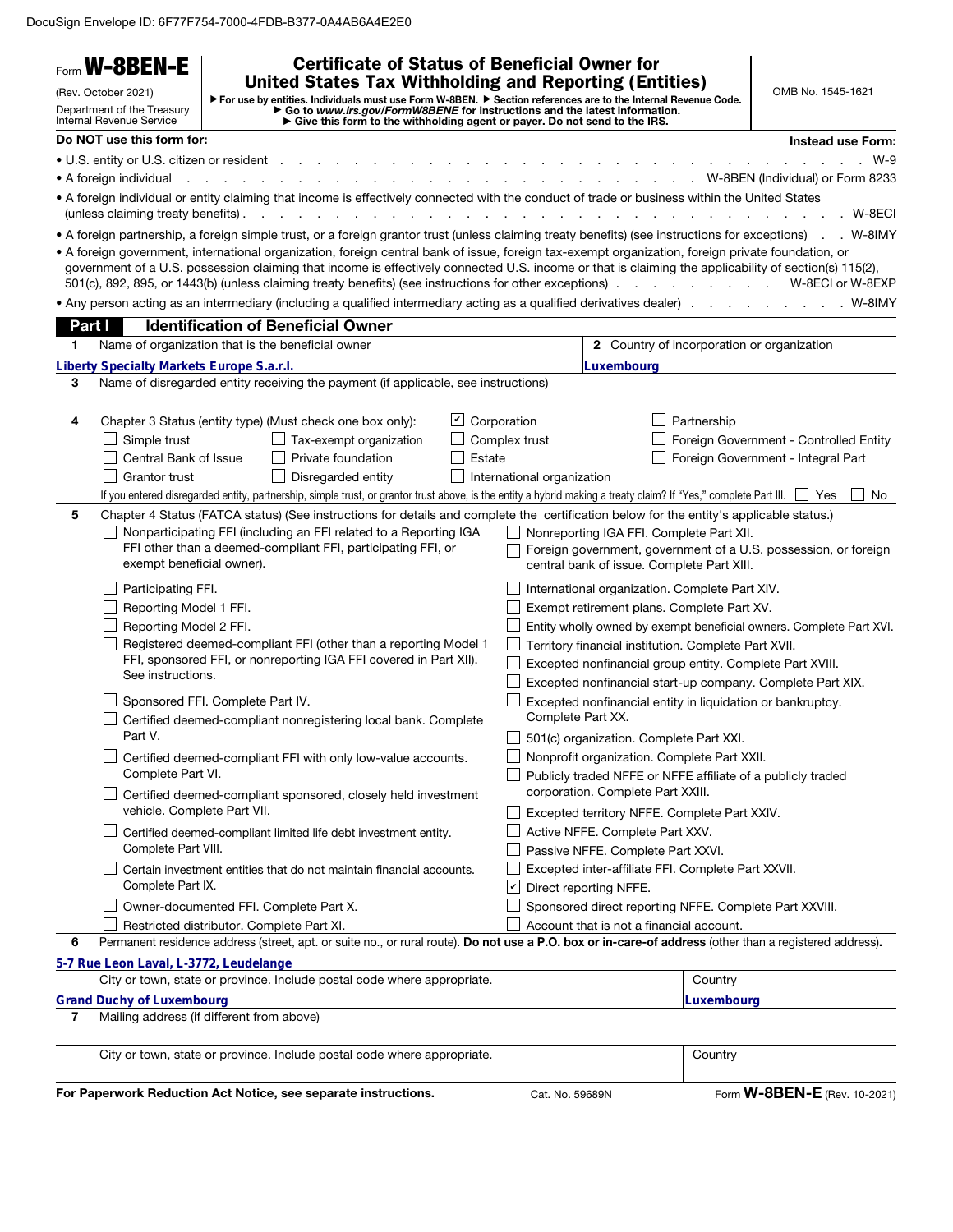|    | Identification of Beneficial Owner (continued)<br>Part I                                                                            |                                                                                                                                                                                                                                                                                                                                                                       |  |  |  |  |  |
|----|-------------------------------------------------------------------------------------------------------------------------------------|-----------------------------------------------------------------------------------------------------------------------------------------------------------------------------------------------------------------------------------------------------------------------------------------------------------------------------------------------------------------------|--|--|--|--|--|
| 8  | U.S. taxpayer identification number (TIN), if required                                                                              |                                                                                                                                                                                                                                                                                                                                                                       |  |  |  |  |  |
| 9a | <b>GIIN</b><br><b>b</b> Foreign TIN                                                                                                 |                                                                                                                                                                                                                                                                                                                                                                       |  |  |  |  |  |
|    | P96M8S.99999.SL.442<br>2017 2436 251                                                                                                | Check if FTIN not legally required.<br>▶□<br>c                                                                                                                                                                                                                                                                                                                        |  |  |  |  |  |
| 10 | Reference number(s) (see instructions)                                                                                              |                                                                                                                                                                                                                                                                                                                                                                       |  |  |  |  |  |
|    | Note: Please complete remainder of the form including signing the form in Part XXX.                                                 |                                                                                                                                                                                                                                                                                                                                                                       |  |  |  |  |  |
|    |                                                                                                                                     |                                                                                                                                                                                                                                                                                                                                                                       |  |  |  |  |  |
|    | Part II                                                                                                                             | Disregarded Entity or Branch Receiving Payment. (Complete only if a disregarded entity with a GIIN or a<br>branch of an FFI in a country other than the FFI's country of residence. See instructions.)                                                                                                                                                                |  |  |  |  |  |
| 11 | Chapter 4 Status (FATCA status) of disregarded entity or branch receiving payment                                                   |                                                                                                                                                                                                                                                                                                                                                                       |  |  |  |  |  |
|    | $\Box$ Branch treated as nonparticipating FFI.                                                                                      | Reporting Model 1 FFI.<br>U.S. Branch.                                                                                                                                                                                                                                                                                                                                |  |  |  |  |  |
|    | $\Box$ Participating FFI.                                                                                                           | Reporting Model 2 FFI.                                                                                                                                                                                                                                                                                                                                                |  |  |  |  |  |
| 12 | registered address).                                                                                                                | Address of disregarded entity or branch (street, apt. or suite no., or rural route). Do not use a P.O. box or in-care-of address (other than a                                                                                                                                                                                                                        |  |  |  |  |  |
|    | City or town, state or province. Include postal code where appropriate.                                                             |                                                                                                                                                                                                                                                                                                                                                                       |  |  |  |  |  |
|    | Country                                                                                                                             |                                                                                                                                                                                                                                                                                                                                                                       |  |  |  |  |  |
| 13 | GIIN (if any)                                                                                                                       |                                                                                                                                                                                                                                                                                                                                                                       |  |  |  |  |  |
|    |                                                                                                                                     |                                                                                                                                                                                                                                                                                                                                                                       |  |  |  |  |  |
|    | Claim of Tax Treaty Benefits (if applicable). (For chapter 3 purposes only.)<br>Part III                                            |                                                                                                                                                                                                                                                                                                                                                                       |  |  |  |  |  |
| 14 | I certify that (check all that apply):                                                                                              |                                                                                                                                                                                                                                                                                                                                                                       |  |  |  |  |  |
| a  | $\triangleright$ The beneficial owner is a resident of Luxembourg                                                                   | within the meaning of the income tax                                                                                                                                                                                                                                                                                                                                  |  |  |  |  |  |
|    | treaty between the United States and that country.                                                                                  |                                                                                                                                                                                                                                                                                                                                                                       |  |  |  |  |  |
| b  |                                                                                                                                     | The beneficial owner derives the item (or items) of income for which the treaty benefits are claimed, and, if applicable, meets the<br>requirements of the treaty provision dealing with limitation on benefits. The following are types of limitation on benefits provisions that may<br>be included in an applicable tax treaty (check only one; see instructions): |  |  |  |  |  |
|    | Government                                                                                                                          | $\Box$ Company that meets the ownership and base erosion test                                                                                                                                                                                                                                                                                                         |  |  |  |  |  |
|    | Tax-exempt pension trust or pension fund                                                                                            | Company that meets the derivative benefits test                                                                                                                                                                                                                                                                                                                       |  |  |  |  |  |
|    | Other tax-exempt organization                                                                                                       | Company with an item of income that meets active trade or business test                                                                                                                                                                                                                                                                                               |  |  |  |  |  |
|    | Publicly traded corporation                                                                                                         | Favorable discretionary determination by the U.S. competent authority received                                                                                                                                                                                                                                                                                        |  |  |  |  |  |
|    | Subsidiary of a publicly traded corporation                                                                                         | No LOB article in treaty                                                                                                                                                                                                                                                                                                                                              |  |  |  |  |  |
|    |                                                                                                                                     | Other (specify Article and paragraph):                                                                                                                                                                                                                                                                                                                                |  |  |  |  |  |
| c  | or business of a foreign corporation and meets qualified resident status (see instructions).                                        | $\perp$ The beneficial owner is claiming treaty benefits for U.S. source dividends received from a foreign corporation or interest from a U.S. trade                                                                                                                                                                                                                  |  |  |  |  |  |
| 15 |                                                                                                                                     | Special rates and conditions (if applicable - see instructions):                                                                                                                                                                                                                                                                                                      |  |  |  |  |  |
|    | The beneficial owner is claiming the provisions of Article and paragraph                                                            |                                                                                                                                                                                                                                                                                                                                                                       |  |  |  |  |  |
|    | of the treaty identified on line 14a above to claim a                                                                               | % rate of withholding on (specify type of income):                                                                                                                                                                                                                                                                                                                    |  |  |  |  |  |
|    | Explain the additional conditions in the Article the beneficial owner meets to be eligible for the rate of withholding:             |                                                                                                                                                                                                                                                                                                                                                                       |  |  |  |  |  |
|    |                                                                                                                                     |                                                                                                                                                                                                                                                                                                                                                                       |  |  |  |  |  |
|    | <b>Sponsored FFI</b><br><b>Part IV</b>                                                                                              |                                                                                                                                                                                                                                                                                                                                                                       |  |  |  |  |  |
| 16 | Name of sponsoring entity:                                                                                                          |                                                                                                                                                                                                                                                                                                                                                                       |  |  |  |  |  |
| 17 | Check whichever box applies.                                                                                                        |                                                                                                                                                                                                                                                                                                                                                                       |  |  |  |  |  |
|    | $\Box$ I certify that the entity identified in Part I:                                                                              |                                                                                                                                                                                                                                                                                                                                                                       |  |  |  |  |  |
|    | • Is an investment entity;                                                                                                          |                                                                                                                                                                                                                                                                                                                                                                       |  |  |  |  |  |
|    | • Is not a QI, WP (except to the extent permitted in the withholding foreign partnership agreement), or WT; and                     |                                                                                                                                                                                                                                                                                                                                                                       |  |  |  |  |  |
|    | • Has agreed with the entity identified above (that is not a nonparticipating FFI) to act as the sponsoring entity for this entity. |                                                                                                                                                                                                                                                                                                                                                                       |  |  |  |  |  |
|    | $\Box$ I certify that the entity identified in Part I:                                                                              |                                                                                                                                                                                                                                                                                                                                                                       |  |  |  |  |  |
|    |                                                                                                                                     | • Is a controlled foreign corporation as defined in section 957(a);                                                                                                                                                                                                                                                                                                   |  |  |  |  |  |
|    | • Is not a QI, WP, or WT;                                                                                                           |                                                                                                                                                                                                                                                                                                                                                                       |  |  |  |  |  |
|    |                                                                                                                                     | • Is wholly owned, directly or indirectly, by the U.S. financial institution identified above that agrees to act as the sponsoring entity for this entity; and                                                                                                                                                                                                        |  |  |  |  |  |
|    |                                                                                                                                     | . Shares a common electronic account system with the sponsoring entity (identified above) that enables the sponsoring entity to identify all<br>account holders and payees of the entity and to access all account and customer information maintained by the entity including, but not limited                                                                       |  |  |  |  |  |

to, customer identification information, customer documentation, account balance, and all payments made to account holders or payees.

Form **W-8BEN-E** (Rev. 10-2021)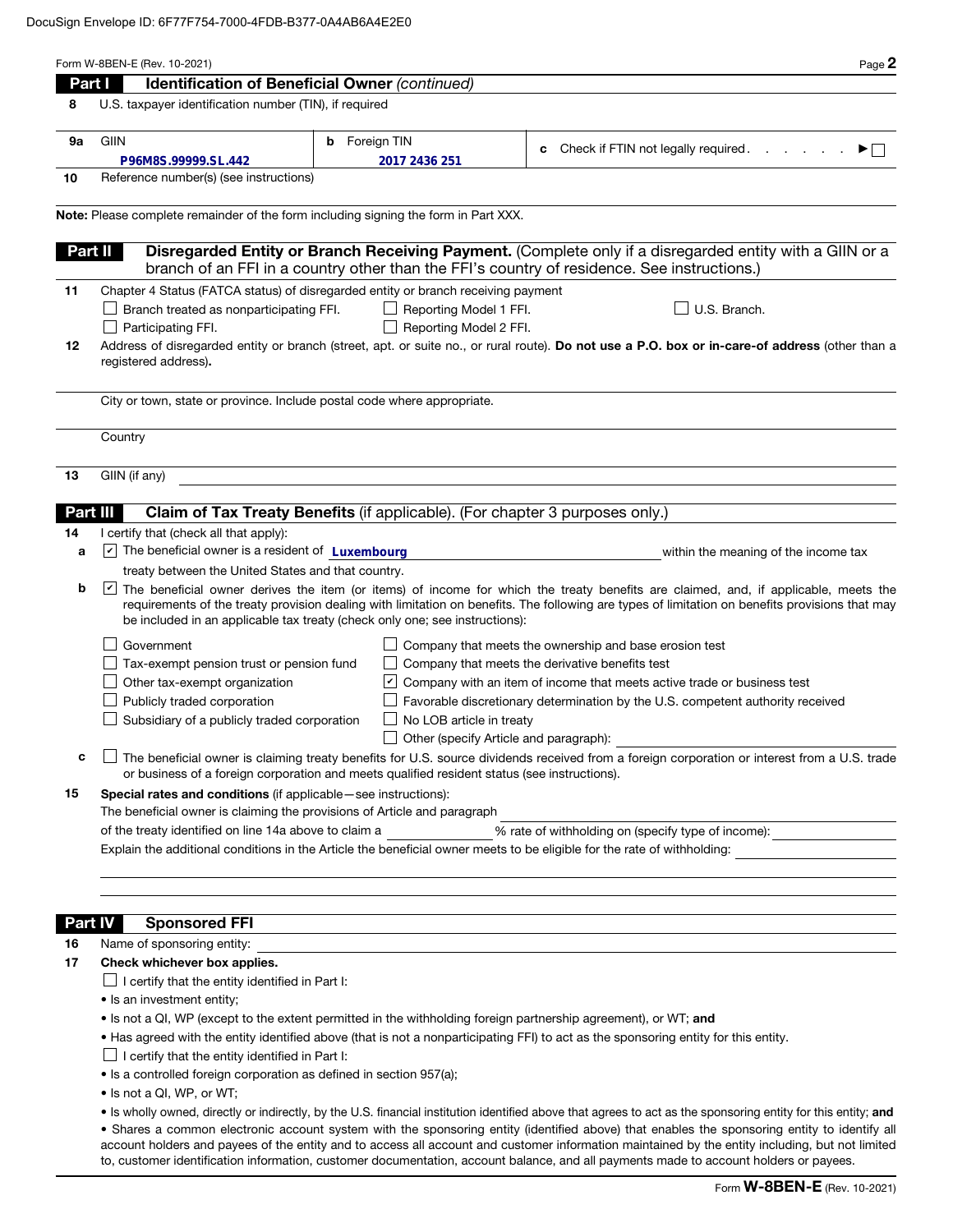## Part V Certified Deemed-Compliant Nonregistering Local Bank

 $18$  I certify that the FFI identified in Part I:

• Operates and is licensed solely as a bank or credit union (or similar cooperative credit organization operated without profit) in its country of incorporation or organization;

• Engages primarily in the business of receiving deposits from and making loans to, with respect to a bank, retail customers unrelated to such bank and, with respect to a credit union or similar cooperative credit organization, members, provided that no member has a greater than 5% interest in such credit union or cooperative credit organization;

• Does not solicit account holders outside its country of organization;

• Has no fixed place of business outside such country (for this purpose, a fixed place of business does not include a location that is not advertised to the public and from which the FFI performs solely administrative support functions);

• Has no more than \$175 million in assets on its balance sheet and, if it is a member of an expanded affiliated group, the group has no more than \$500 million in total assets on its consolidated or combined balance sheets; and

• Does not have any member of its expanded affiliated group that is a foreign financial institution, other than a foreign financial institution that is incorporated or organized in the same country as the FFI identified in Part I and that meets the requirements set forth in this part.

#### Part VI Certified Deemed-Compliant FFI with Only Low-Value Accounts

 $19$  I certify that the FFI identified in Part I:

• Is not engaged primarily in the business of investing, reinvesting, or trading in securities, partnership interests, commodities, notional principal contracts, insurance or annuity contracts, or any interest (including a futures or forward contract or option) in such security, partnership interest, commodity, notional principal contract, insurance contract or annuity contract;

• No financial account maintained by the FFI or any member of its expanded affiliated group, if any, has a balance or value in excess of \$50,000 (as determined after applying applicable account aggregation rules); and

• Neither the FFI nor the entire expanded affiliated group, if any, of the FFI, have more than \$50 million in assets on its consolidated or combined balance sheet as of the end of its most recent accounting year.

## Part VII Certified Deemed-Compliant Sponsored, Closely Held Investment Vehicle

20 Name of sponsoring entity:

- **21**  $\Box$  I certify that the entity identified in Part I:
	- Is an FFI solely because it is an investment entity described in Regulations section 1.1471-5(e)(4);
	- Is not a QI, WP, or WT;

• Will have all of its due diligence, withholding, and reporting responsibilities (determined as if the FFI were a participating FFI) fulfilled by the sponsoring entity identified on line 20; and

• 20 or fewer individuals own all of the debt and equity interests in the entity (disregarding debt interests owned by U.S. financial institutions, participating FFIs, registered deemed-compliant FFIs, and certified deemed-compliant FFIs and equity interests owned by an entity if that entity owns 100% of the equity interests in the FFI and is itself a sponsored FFI).

#### Part VIII Certified Deemed-Compliant Limited Life Debt Investment Entity

**22**  $\Box$  I certify that the entity identified in Part I:

• Was in existence as of January 17, 2013;

• Issued all classes of its debt or equity interests to investors on or before January 17, 2013, pursuant to a trust indenture or similar agreement; and • Is certified deemed-compliant because it satisfies the requirements to be treated as a limited life debt investment entity (such as the restrictions with respect to its assets and other requirements under Regulations section 1.1471-5(f)(2)(iv)).

#### **Part IX** Certain Investment Entities that Do Not Maintain Financial Accounts

23  $\Box$  I certify that the entity identified in Part I:

• Is a financial institution solely because it is an investment entity described in Regulations section 1.1471-5(e)(4)(i)(A), and

#### • Does not maintain financial accounts. Part X Owner-Documented FFI

Note: This status only applies if the U.S. financial institution, participating FFI, or reporting Model 1 FFI to which this form is given has agreed that it will treat the FFI as an owner-documented FFI (see instructions for eligibility requirements). In addition, the FFI must make the certifications below.

24a  $\Box$  (All owner-documented FFIs check here) I certify that the FFI identified in Part I:

- Does not act as an intermediary;
- Does not accept deposits in the ordinary course of a banking or similar business;
- Does not hold, as a substantial portion of its business, financial assets for the account of others;

• Is not an insurance company (or the holding company of an insurance company) that issues or is obligated to make payments with respect to a financial account;

• Is not owned by or in an expanded affiliated group with an entity that accepts deposits in the ordinary course of a banking or similar business, holds, as a substantial portion of its business, financial assets for the account of others, or is an insurance company (or the holding company of an insurance company) that issues or is obligated to make payments with respect to a financial account;

• Does not maintain a financial account for any nonparticipating FFI; and

• Does not have any specified U.S. persons that own an equity interest or debt interest (other than a debt interest that is not a financial account or that has a balance or value not exceeding \$50,000) in the FFI other than those identified on the FFI owner reporting statement.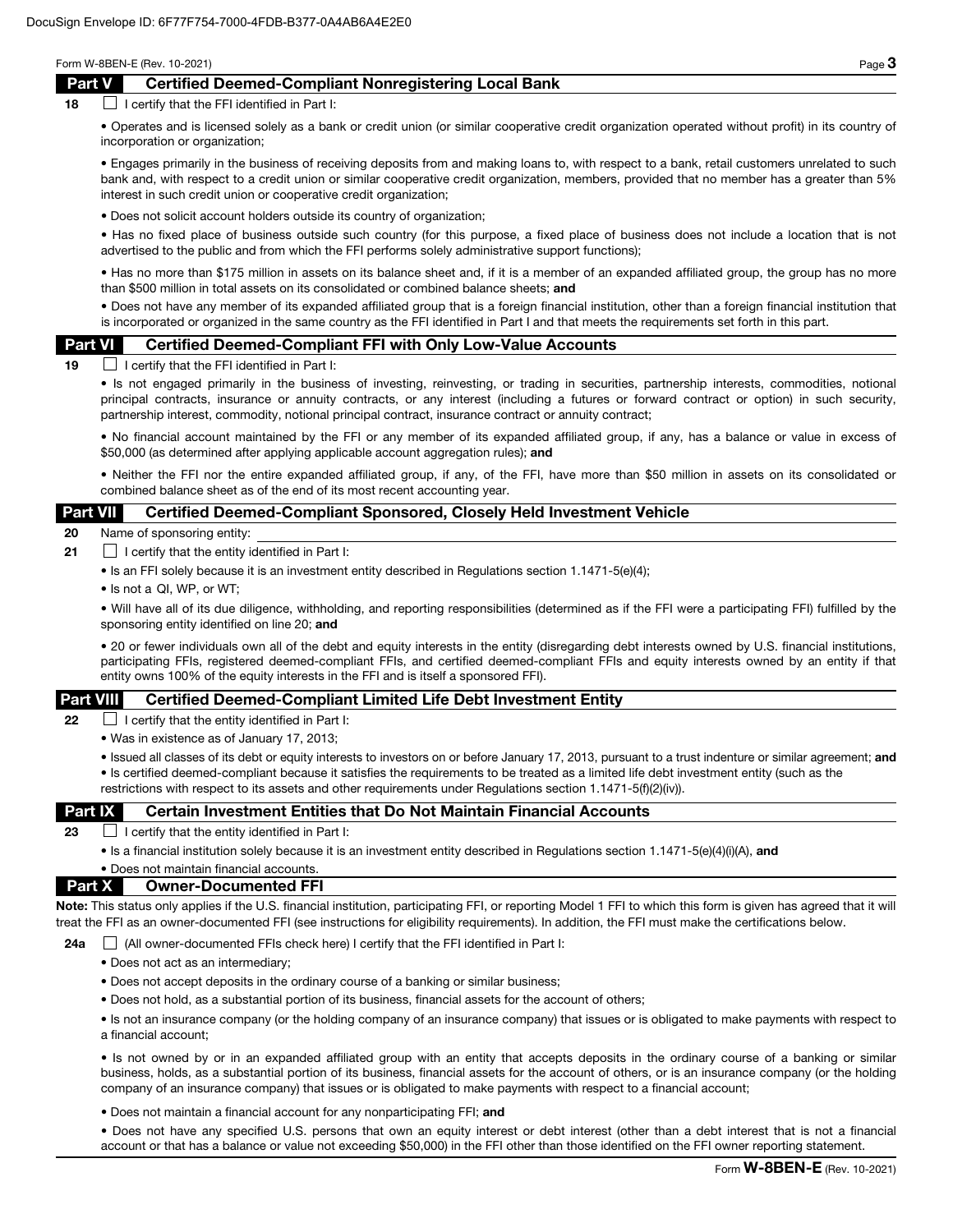## Part X Owner-Documented FFI *(continued)*

#### Check box 24b or 24c, whichever applies.

- $\mathbf{b}$  | I certify that the FFI identified in Part I:
	- Has provided, or will provide, an FFI owner reporting statement that contains:
		- (i) The name, address, TIN (if any), chapter 4 status, and type of documentation provided (if required) of every individual and specified U.S. person that owns a direct or indirect equity interest in the owner-documented FFI (looking through all entities other than specified U.S. persons);
		- (ii) The name, address, TIN (if any), and chapter 4 status of every individual and specified U.S. person that owns a debt interest in the owner-documented FFI (including any indirect debt interest, which includes debt interests in any entity that directly or indirectly owns the payee or any direct or indirect equity interest in a debt holder of the payee) that constitutes a financial account in excess of \$50,000 (disregarding all such debt interests owned by participating FFIs, registered deemed-compliant FFIs, certified deemedcompliant FFIs, excepted NFFEs, exempt beneficial owners, or U.S. persons other than specified U.S. persons); and
		- (iii) Any additional information the withholding agent requests in order to fulfill its obligations with respect to the entity.

• Has provided, or will provide, valid documentation meeting the requirements of Regulations section 1.1471-3(d)(6)(iii) for each person identified in the FFI owner reporting statement.

c **I** certify that the FFI identified in Part I has provided, or will provide, an auditor's letter, signed within 4 years of the date of payment, from an independent accounting firm or legal representative with a location in the United States stating that the firm or representative has reviewed the FFI's documentation with respect to all of its owners and debt holders identified in Regulations section 1.1471-3(d)(6)(iv)(A)(2), and that the FFI meets all the requirements to be an owner-documented FFI. The FFI identified in Part I has also provided, or will provide, an FFI owner reporting statement of its owners that are specified U.S. persons and Form(s) W-9, with applicable waivers.

Check box 24d if applicable (optional, see instructions).

d  $\Box$  I certify that the entity identified on line 1 is a trust that does not have any contingent beneficiaries or designated classes with unidentified beneficiaries.

## Part XI Restricted Distributor

**25a**  $\Box$  (All restricted distributors check here) I certify that the entity identified in Part I:

- Operates as a distributor with respect to debt or equity interests of the restricted fund with respect to which this form is furnished;
- Provides investment services to at least 30 customers unrelated to each other and less than half of its customers are related to each other;

• Is required to perform AML due diligence procedures under the anti-money laundering laws of its country of organization (which is an FATFcompliant jurisdiction);

• Operates solely in its country of incorporation or organization, has no fixed place of business outside of that country, and has the same country of incorporation or organization as all members of its affiliated group, if any;

• Does not solicit customers outside its country of incorporation or organization;

• Has no more than \$175 million in total assets under management and no more than \$7 million in gross revenue on its income statement for the most recent accounting year;

• Is not a member of an expanded affiliated group that has more than \$500 million in total assets under management or more than \$20 million in gross revenue for its most recent accounting year on a combined or consolidated income statement; and

• Does not distribute any debt or securities of the restricted fund to specified U.S. persons, passive NFFEs with one or more substantial U.S. owners, or nonparticipating FFIs.

#### Check box 25b or 25c, whichever applies.

I further certify that with respect to all sales of debt or equity interests in the restricted fund with respect to which this form is furnished that are made after December 31, 2011, the entity identified in Part I:

- **b**  $\Box$  Has been bound by a distribution agreement that contained a general prohibition on the sale of debt or securities to U.S. entities and U.S. resident individuals and is currently bound by a distribution agreement that contains a prohibition of the sale of debt or securities to any specified U.S. person, passive NFFE with one or more substantial U.S. owners, or nonparticipating FFI.
- c  $\Box$  Is currently bound by a distribution agreement that contains a prohibition on the sale of debt or securities to any specified U.S. person, passive NFFE with one or more substantial U.S. owners, or nonparticipating FFI and, for all sales made prior to the time that such a restriction was included in its distribution agreement, has reviewed all accounts related to such sales in accordance with the procedures identified in Regulations section 1.1471-4(c) applicable to preexisting accounts and has redeemed or retired any, or caused the restricted fund to transfer the securities to a distributor that is a participating FFI or reporting Model 1 FFI securities which were sold to specified U.S. persons, passive NFFEs with one or more substantial U.S. owners, or nonparticipating FFIs.

Form W-8BEN-E (Rev. 10-2021)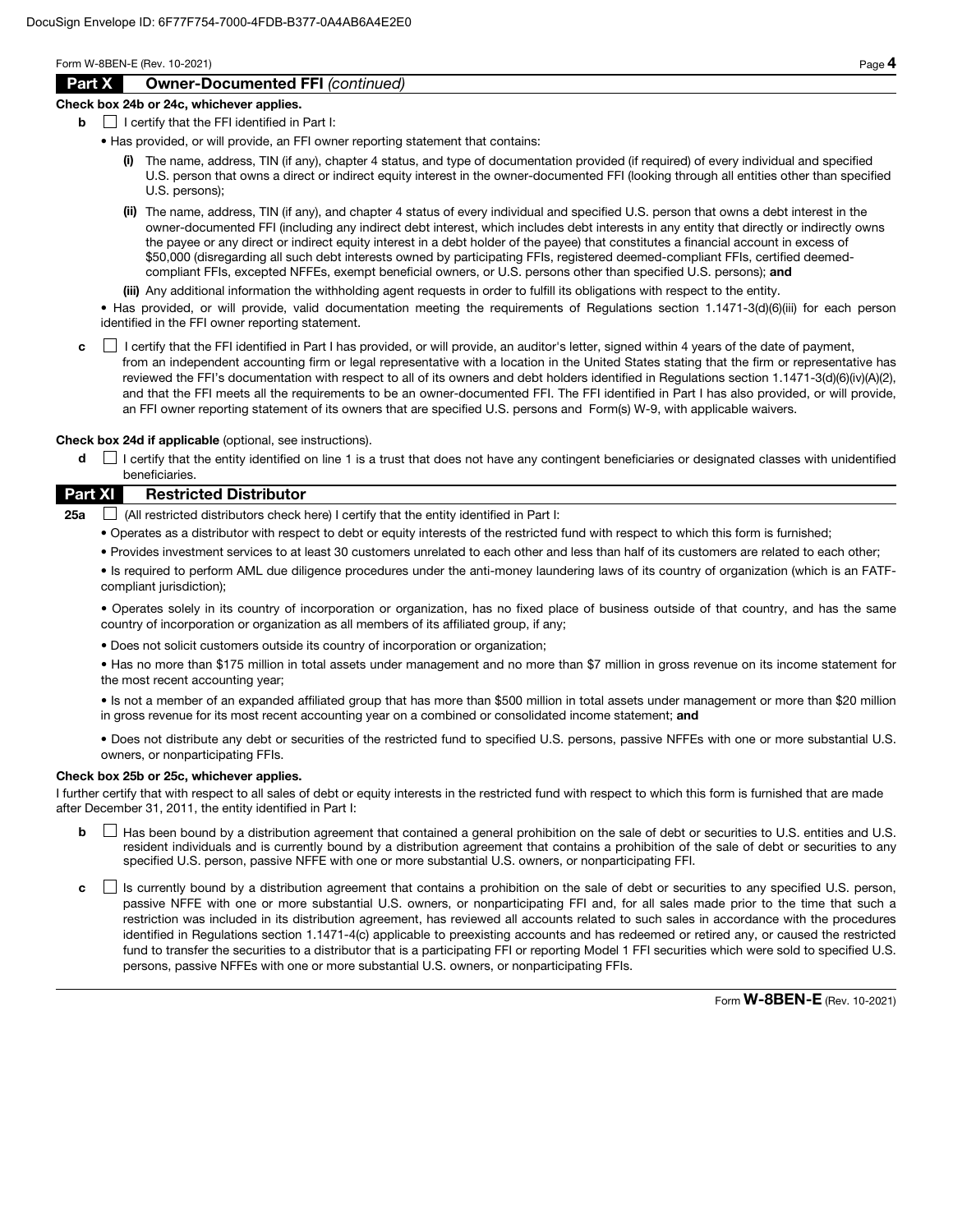| × |
|---|
| ۹ |

The applicable IGA is a  $\Box$  Model 1 IGA or a  $\Box$  Model 2 IGA; and

## Part XII Nonreporting IGA FFI

**26**  $\Box$  I certify that the entity identified in Part I:

• Meets the requirements to be considered a nonreporting financial institution pursuant to an applicable IGA between the United States and

is treated as a under the provisions of the applicable IGA or Treasury regulations

(if applicable, see instructions);

• If you are a trustee documented trust or a sponsored entity, provide the name of the trustee or sponsor .

The trustee is:  $\Box$  U.S.  $\Box$  Foreign

## Part XIII Foreign Government, Government of a U.S. Possession, or Foreign Central Bank of Issue

27 **I** certify that the entity identified in Part I is the beneficial owner of the payment, and is not engaged in commercial financial activities of a type engaged in by an insurance company, custodial institution, or depository institution with respect to the payments, accounts, or obligations for which this form is submitted (except as permitted in Regulations section 1.1471-6(h)(2)).

## Part XIV International Organization

#### Check box 28a or 28b, whichever applies.

28a  $\Box$  I certify that the entity identified in Part I is an international organization described in section 7701(a)(18).

- $\mathbf{b}$   $\Box$  I certify that the entity identified in Part I:
	- Is comprised primarily of foreign governments;

• Is recognized as an intergovernmental or supranational organization under a foreign law similar to the International Organizations Immunities Act or that has in effect a headquarters agreement with a foreign government;

• The benefit of the entity's income does not inure to any private person; and

• Is the beneficial owner of the payment and is not engaged in commercial financial activities of a type engaged in by an insurance company, custodial institution, or depository institution with respect to the payments, accounts, or obligations for which this form is submitted (except as permitted in Regulations section 1.1471-6(h)(2)).

## Part XV Exempt Retirement Plans

## Check box 29a, b, c, d, e, or f, whichever applies.

**29a**  $\Box$  I certify that the entity identified in Part I:

- Is established in a country with which the United States has an income tax treaty in force (see Part III if claiming treaty benefits);
- Is operated principally to administer or provide pension or retirement benefits; and

• Is entitled to treaty benefits on income that the fund derives from U.S. sources (or would be entitled to benefits if it derived any such income) as a resident of the other country which satisfies any applicable limitation on benefits requirement.

 $\mathbf{b}$   $\Box$  I certify that the entity identified in Part I:

• Is organized for the provision of retirement, disability, or death benefits (or any combination thereof) to beneficiaries that are former employees of one or more employers in consideration for services rendered;

• No single beneficiary has a right to more than 5% of the FFI's assets;

• Is subject to government regulation and provides annual information reporting about its beneficiaries to the relevant tax authorities in the country in which the fund is established or operated; and

- (i) Is generally exempt from tax on investment income under the laws of the country in which it is established or operates due to its status as a retirement or pension plan;
- (ii) Receives at least 50% of its total contributions from sponsoring employers (disregarding transfers of assets from other plans described in this part, retirement and pension accounts described in an applicable Model 1 or Model 2 IGA, other retirement funds described in an applicable Model 1 or Model 2 IGA, or accounts described in Regulations section 1.1471-5(b)(2)(i)(A));
- (iii) Either does not permit or penalizes distributions or withdrawals made before the occurrence of specified events related to retirement, disability, or death (except rollover distributions to accounts described in Regulations section 1.1471-5(b)(2)(i)(A) (referring to retirement and pension accounts), to retirement and pension accounts described in an applicable Model 1 or Model 2 IGA, or to other retirement funds described in this part or in an applicable Model 1 or Model 2 IGA); or

(iv) Limits contributions by employees to the fund by reference to earned income of the employee or may not exceed \$50,000 annually.

 $\mathbf{c}$   $\Box$  I certify that the entity identified in Part I:

• Is organized for the provision of retirement, disability, or death benefits (or any combination thereof) to beneficiaries that are former employees of one or more employers in consideration for services rendered;

- Has fewer than 50 participants;
- Is sponsored by one or more employers each of which is not an investment entity or passive NFFE;

• Employee and employer contributions to the fund (disregarding transfers of assets from other plans described in this part, retirement and pension accounts described in an applicable Model 1 or Model 2 IGA, or accounts described in Regulations section 1.1471-5(b)(2)(i)(A)) are limited by reference to earned income and compensation of the employee, respectively;

• Participants that are not residents of the country in which the fund is established or operated are not entitled to more than 20% of the fund's assets; and

• Is subject to government regulation and provides annual information reporting about its beneficiaries to the relevant tax authorities in the country in which the fund is established or operates.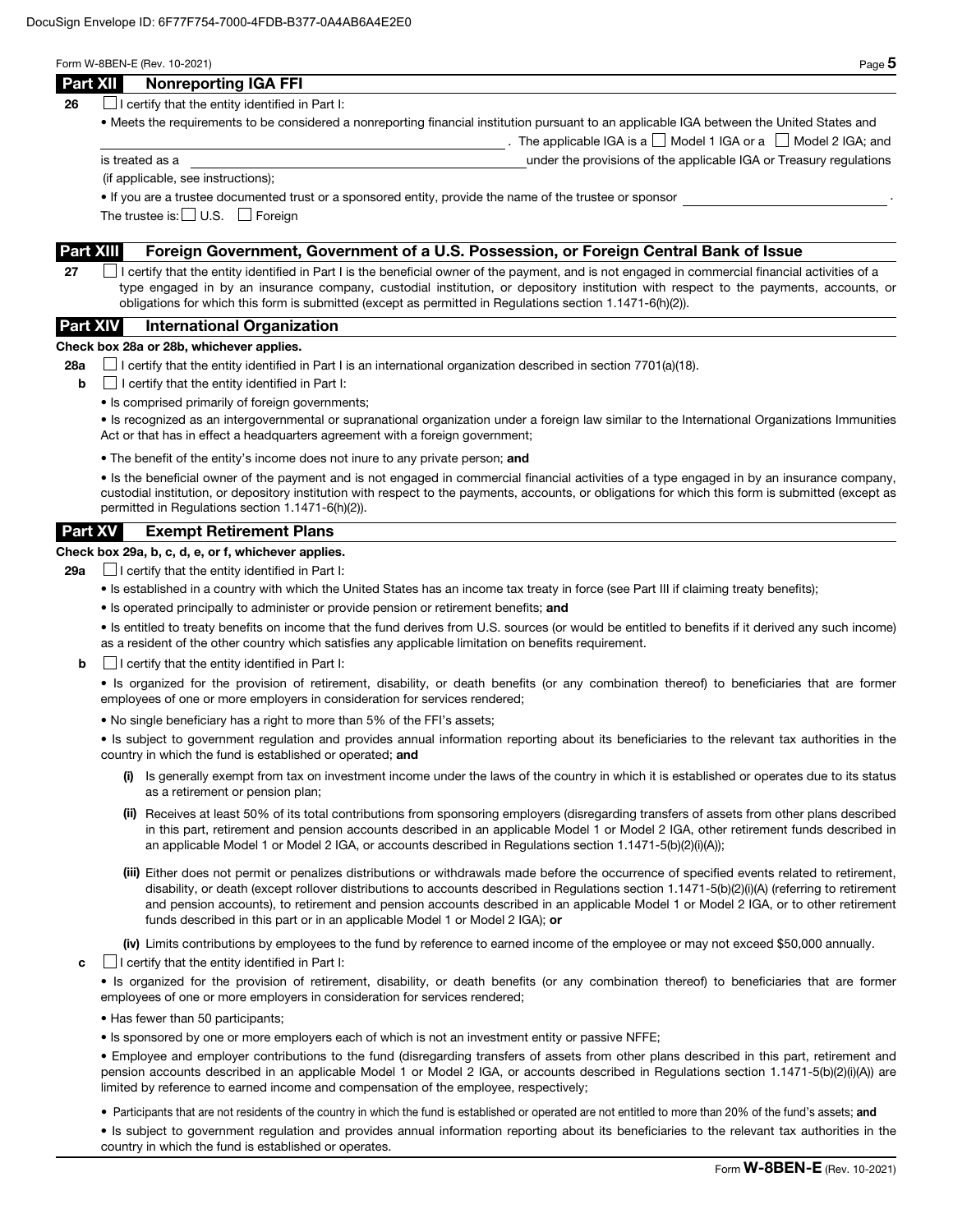#### Part XV Exempt Retirement Plans *(continued)*

- d **I** certify that the entity identified in Part I is formed pursuant to a pension plan that would meet the requirements of section 401(a), other than the requirement that the plan be funded by a trust created or organized in the United States.
- e I certify that the entity identified in Part I is established exclusively to earn income for the benefit of one or more retirement funds

described in this part or in an applicable Model 1 or Model 2 IGA, or accounts described in Regulations section 1.1471-5(b)(2)(i)(A) (referring to retirement and pension accounts), or retirement and pension accounts described in an applicable Model 1 or Model 2 IGA.

 $\mathbf{f}$  I certify that the entity identified in Part I:

• Is established and sponsored by a foreign government, international organization, central bank of issue, or government of a U.S. possession (each as defined in Regulations section 1.1471-6) or an exempt beneficial owner described in an applicable Model 1 or Model 2 IGA to provide retirement, disability, or death benefits to beneficiaries or participants that are current or former employees of the sponsor (or persons designated by such employees); or

• Is established and sponsored by a foreign government, international organization, central bank of issue, or government of a U.S. possession (each as defined in Regulations section 1.1471-6) or an exempt beneficial owner described in an applicable Model 1 or Model 2 IGA to provide retirement, disability, or death benefits to beneficiaries or participants that are not current or former employees of such sponsor, but are in consideration of personal services performed for the sponsor.

## Part XVI Entity Wholly Owned by Exempt Beneficial Owners

30 I certify that the entity identified in Part I:

• Is an FFI solely because it is an investment entity;

• Each direct holder of an equity interest in the investment entity is an exempt beneficial owner described in Regulations section 1.1471-6 or in an applicable Model 1 or Model 2 IGA;

• Each direct holder of a debt interest in the investment entity is either a depository institution (with respect to a loan made to such entity) or an exempt beneficial owner described in Regulations section 1.1471-6 or an applicable Model 1 or Model 2 IGA.

• Has provided an owner reporting statement that contains the name, address, TIN (if any), chapter 4 status, and a description of the type of documentation provided to the withholding agent for every person that owns a debt interest constituting a financial account or direct equity interest in the entity; and

• Has provided documentation establishing that every owner of the entity is an entity described in Regulations section 1.1471-6(b), (c), (d), (e), (f) and/or (g) without regard to whether such owners are beneficial owners.

#### Part XVII Territory Financial Institution

31 I certify that the entity identified in Part I is a financial institution (other than an investment entity) that is incorporated or organized under the laws of a possession of the United States

#### Part XVIII Excepted Nonfinancial Group Entity

32 **I certify that the entity identified in Part I:** 

• Is a holding company, treasury center, or captive finance company and substantially all of the entity's activities are functions described in Regulations section 1.1471-5(e)(5)(i)(C) through (E);

- Is a member of a nonfinancial group described in Regulations section 1.1471-5(e)(5)(i)(B);
- Is not a depository or custodial institution (other than for members of the entity's expanded affiliated group); and

• Does not function (or hold itself out) as an investment fund, such as a private equity fund, venture capital fund, leveraged buyout fund, or any investment vehicle with an investment strategy to acquire or fund companies and then hold interests in those companies as capital assets for investment purposes.

#### Part XIX Excepted Nonfinancial Start-Up Company

33  $\Box$  I certify that the entity identified in Part I:

• Was formed on (or, in the case of a new line of business, the date of board resolution approving the new line of business)

(date must be less than 24 months prior to date of payment);

• Is not yet operating a business and has no prior operating history or is investing capital in assets with the intent to operate a new line of business other than that of a financial institution or passive NFFE;

• Is investing capital into assets with the intent to operate a business other than that of a financial institution; and

• Does not function (or hold itself out) as an investment fund, such as a private equity fund, venture capital fund, leveraged buyout fund, or any investment vehicle whose purpose is to acquire or fund companies and then hold interests in those companies as capital assets for investment purposes.

## Part XX Excepted Nonfinancial Entity in Liquidation or Bankruptcy

 $34$   $\Box$  I certify that the entity identified in Part I:

- Filed a plan of liquidation, filed a plan of reorganization, or filed for bankruptcy on ;
- During the past 5 years has not been engaged in business as a financial institution or acted as a passive NFFE;

• Is either liquidating or emerging from a reorganization or bankruptcy with the intent to continue or recommence operations as a nonfinancial entity; and

• Has, or will provide, documentary evidence such as a bankruptcy filing or other public documentation that supports its claim if it remains in bankruptcy or liquidation for more than 3 years.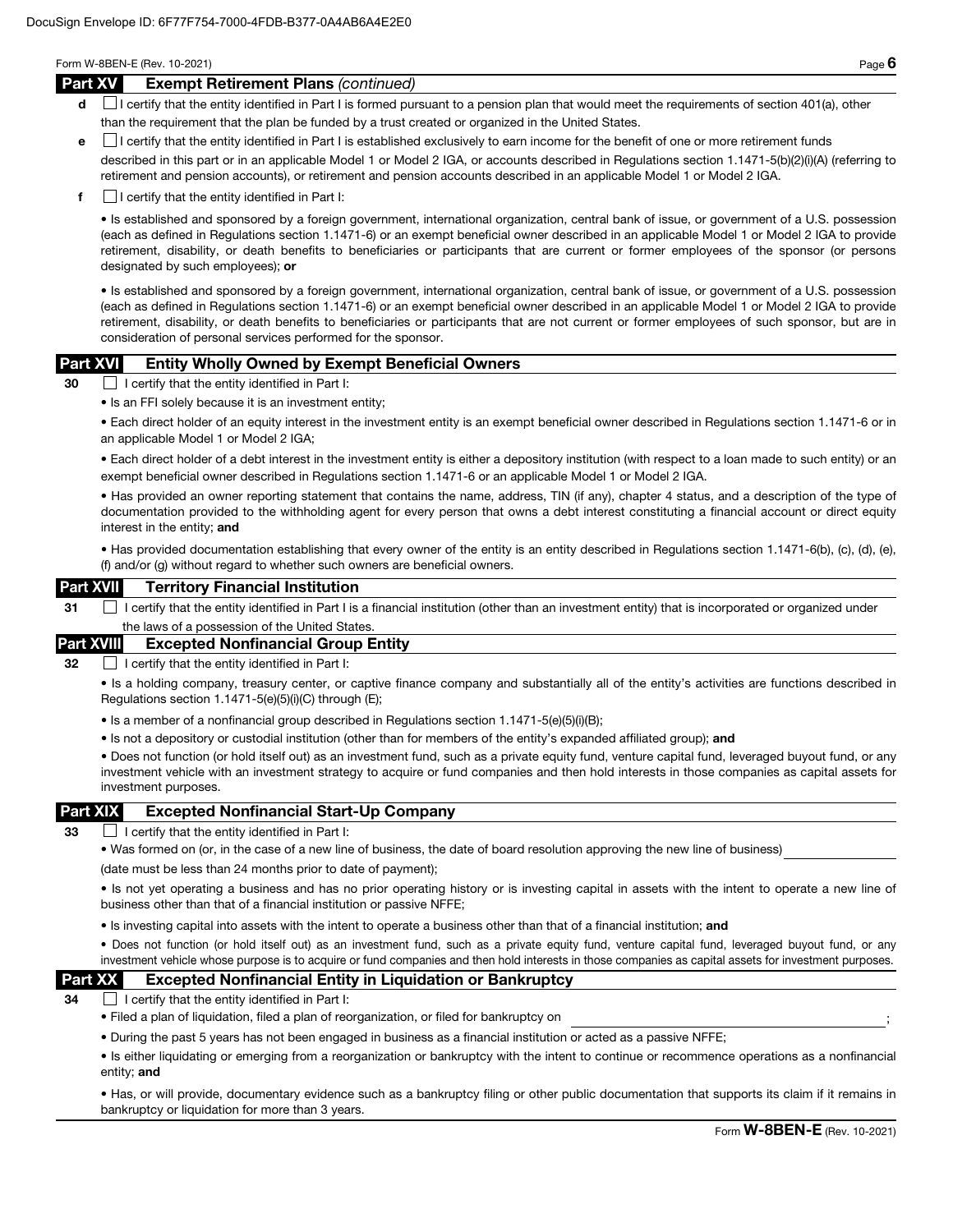#### Part XXI 501(c) Organization

35  $\Box$  I certify that the entity identified in Part I is a 501(c) organization that:

• Has been issued a determination letter from the IRS that is currently in effect concluding that the payee is a section 501(c) organization that is dated ; or

• Has provided a copy of an opinion from U.S. counsel certifying that the payee is a section 501(c) organization (without regard to whether the payee is a foreign private foundation).

## Part XXII Nonprofit Organization

 $36$  I certify that the entity identified in Part I is a nonprofit organization that meets the following requirements.

- The entity is established and maintained in its country of residence exclusively for religious, charitable, scientific, artistic, cultural or educational purposes;
- The entity is exempt from income tax in its country of residence;
- The entity has no shareholders or members who have a proprietary or beneficial interest in its income or assets;

• Neither the applicable laws of the entity's country of residence nor the entity's formation documents permit any income or assets of the entity to be distributed to, or applied for the benefit of, a private person or noncharitable entity other than pursuant to the conduct of the entity's charitable activities or as payment of reasonable compensation for services rendered or payment representing the fair market value of property which the entity has purchased; and

• The applicable laws of the entity's country of residence or the entity's formation documents require that, upon the entity's liquidation or dissolution, all of its assets be distributed to an entity that is a foreign government, an integral part of a foreign government, a controlled entity of a foreign government, or another organization that is described in this part or escheats to the government of the entity's country of residence or any political subdivision thereof.

## Part XXIII Publicly Traded NFFE or NFFE Affiliate of a Publicly Traded Corporation

#### Check box 37a or 37b, whichever applies.

- $37a$  | certify that:
	- The entity identified in Part I is a foreign corporation that is not a financial institution; and
	- The stock of such corporation is regularly traded on one or more established securities markets, including (name one securities exchange upon which the stock is regularly traded).
	- $\mathbf{b}$   $\Box$  I certify that:
		- The entity identified in Part I is a foreign corporation that is not a financial institution;
		- The entity identified in Part I is a member of the same expanded affiliated group as an entity the stock of which is regularly traded on an established securities market;
		- The name of the entity, the stock of which is regularly traded on an established securities market, is  $\cdot$  ; and
		- The name of the securities market on which the stock is regularly traded is

## Part XXIV Excepted Territory NFFE

- 38 **I** certify that:
	- The entity identified in Part I is an entity that is organized in a possession of the United States;
	- The entity identified in Part I:
		- (i) Does not accept deposits in the ordinary course of a banking or similar business;
		- (ii) Does not hold, as a substantial portion of its business, financial assets for the account of others; or
		- (iii) Is not an insurance company (or the holding company of an insurance company) that issues or is obligated to make payments with respect to a financial account; and
	- All of the owners of the entity identified in Part I are bona fide residents of the possession in which the NFFE is organized or incorporated.

#### Part XXV Active NFFE

 $39$  | I certify that:

- The entity identified in Part I is a foreign entity that is not a financial institution;
- Less than 50% of such entity's gross income for the preceding calendar year is passive income; and

• Less than 50% of the assets held by such entity are assets that produce or are held for the production of passive income (calculated as a weighted average of the percentage of passive assets measured quarterly) (see instructions for the definition of passive income).

#### Part XXVI Passive NFFE

40a  $\Box$  I certify that the entity identified in Part I is a foreign entity that is not a financial institution (other than an investment entity organized in a possession of the United States) and is not certifying its status as a publicly traded NFFE (or affiliate), excepted territory NFFE, active NFFE, direct reporting NFFE, or sponsored direct reporting NFFE.

#### Check box 40b or 40c, whichever applies.

**b**  $\Box$  I further certify that the entity identified in Part I has no substantial U.S. owners (or, if applicable, no controlling U.S. persons); or

 $c \perp$  I further certify that the entity identified in Part I has provided the name, address, and TIN of each substantial U.S. owner (or, if applicable, controlling U.S. person) of the NFFE in Part XXIX.